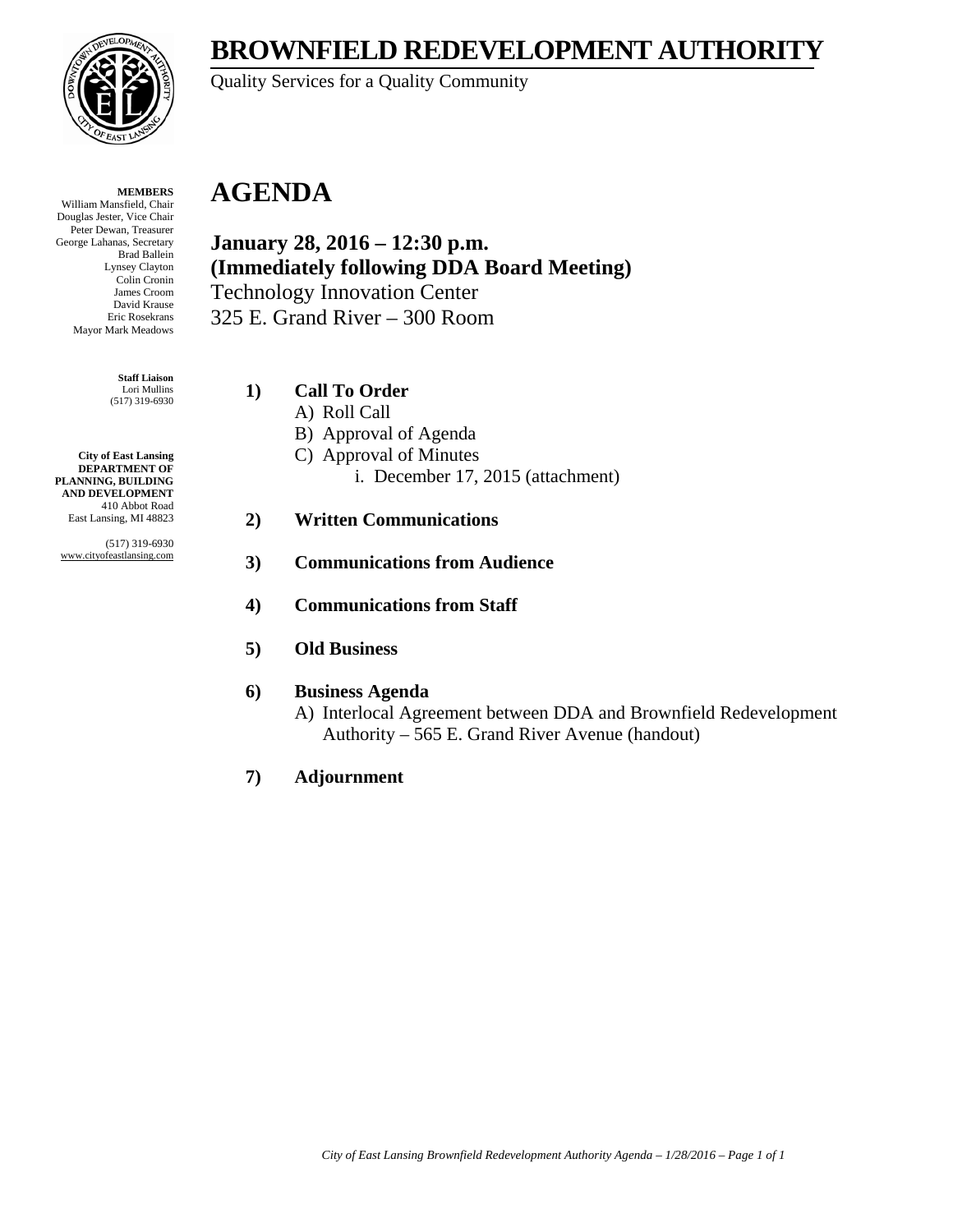

**MEMBERS**

William Mansfield, Chair Douglas Jester, Vice Chair Peter Dewan, Treasurer George Lahanas, Secretary Brad Ballein Lynsey Clayton Colin Cronin James Croom David Krause Eric Rosekrans Mayor Mark Meadows

> **Staff Liaison** Lori Mullins (517) 319-6930

**City of East Lansing DEPARTMENT OF PLANNING & COMMUNITY DEVELOPMENT** 410 Abbot Road East Lansing, MI 48823

(517) 319-6930 www.cityofeastlansing.com

# **BROWNFIELD REDEVELOPMENT AUTHORITY**

Quality Services for a Quality Community

# **MEETING MINUTES**

**December 17, 2015 - 12:30 p.m.** (immediately following DDA meeting) Conference Room  $A - 2<sup>nd</sup>$  Floor 410 Abbot Road

 $\Delta \mathcal{D}$ 

| Present:                      | William Mansfield, Douglas Jester, Mayor Mark Meadows, Brad<br>Ballein, David Krause, Peter Dewan, Eric Rosekrans, George |
|-------------------------------|---------------------------------------------------------------------------------------------------------------------------|
|                               | Lahanas, Lynsey Clayton, James Croom                                                                                      |
| Absent:                       | Colin Cronin                                                                                                              |
| <b>Staff Members Present:</b> | Tim Dempsey, Lori Mullins, Heather Pope, Terri Soliday                                                                    |
| Guests:                       | Joe Goodsir, Eric Helzer, Ralph Monsma, Keith Lambert, Brian<br>Hagan                                                     |

### **1) Call to Order**

The meeting was called to order at 1:07 p.m.

### **A) Roll Call**

At the taking of the roll, Cronin was absent.

### **B) Approval of Agenda**

Ballein moved to approve the Agenda as amended from the Agenda posted on Granicus; Clayton seconded the motion. Vote: All yeas. Motion carried unanimously.

#### **C) Approval of Minutes i. September 24, 2015**

Jester moved to approve the minutes as written for the September 24, 2015 Brownfield Redevelopment Authority meeting; Dewan seconded the motion. Vote: All yeas, motion carried unanimously.

- **2) Written Communications**  None.
- **3) Communications from Audience –** None.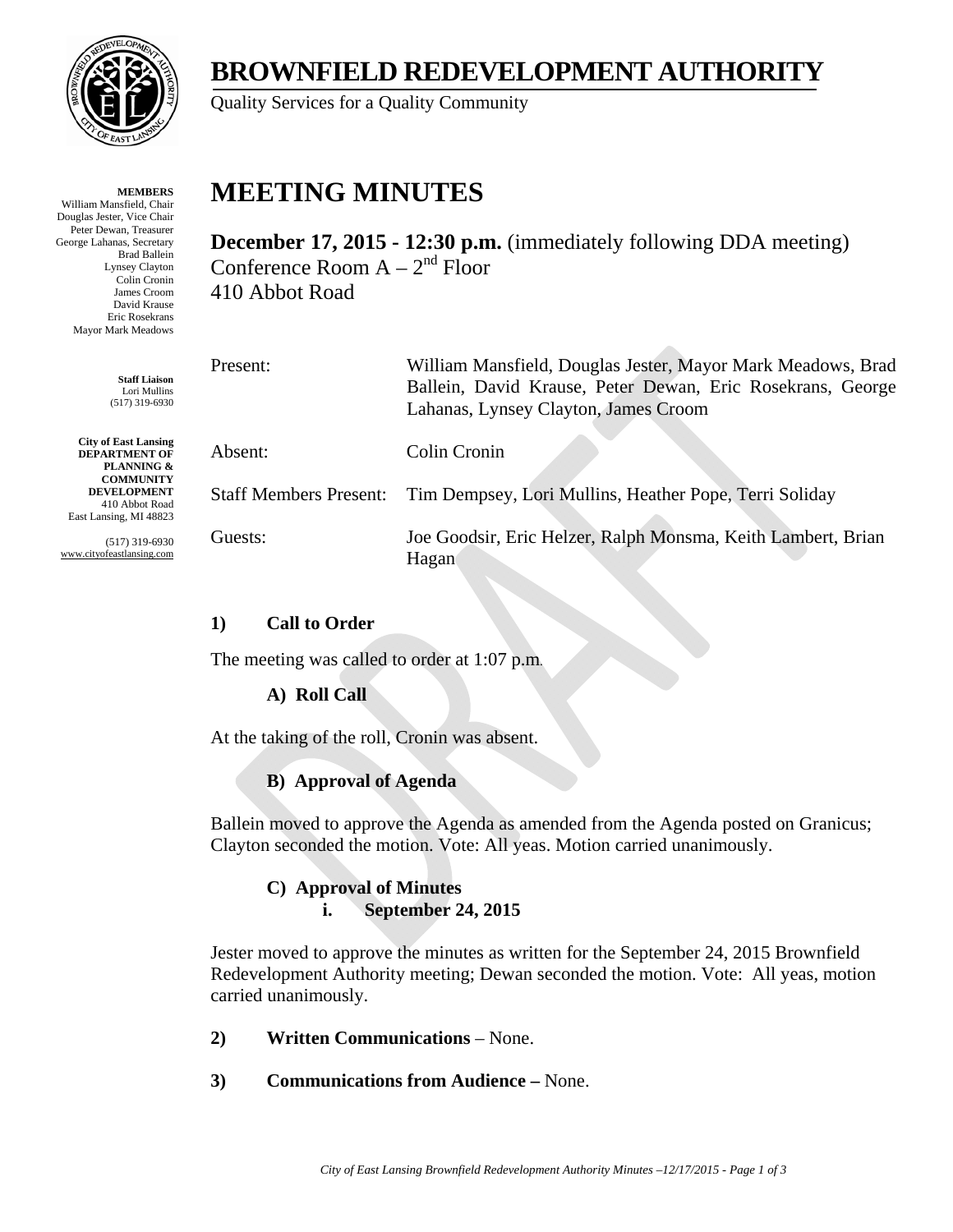#### **4) Communications from Staff A) Brownfield Plan #21 for 1301 and 1307 E. Grand River Avenue/116-132 Spartan**

Mullins said the Brownfield Plan was discussed at the DDA meeting last month. She indicated the changes are that the applicant has removed the interest cost from the plan, which reduced the contingency from \$15% to 5%. She said it's a \$22.1 million project; the Brownfield Plan is currently for \$6.1 million. She added that the City would have no bonding on this project. She said the biggest cost is for the underground parking structure, but this will allow the site to be cleaned up. She indicated at the Project & Infrastructure meeting they discussed what else could be built there as opposed to the owner just capping the site.

Lahanas left at 1:12 p.m.

Mansfield left at 1:27 p.m.

Eric Helzer, with Advanced Development Solutions, discussed the revised Brownfield Plan. He said the original plan did not have the added height on the north end of the building. He noted the changes in the site plan does not change the Brownfield plan—the original site plan, footprint and eligible activities have not changed. He advised only the building elevation and mix of units have changed. He said they will preserve the white oak and have a courtyard feature. Artwork will be displayed and they will have covered bike and moped parking. He said this plan qualifies as an environmental or contaminated site. He noted they will be removing storage tanks and contaminated soil and groundwater, thereby protecting the Red Cedar River. He said now there are extensive land use restrictions for any future users. He said they will be greatly increasing the tax base. He discussed the covenants. He also said they just received data from MDOT, and now chemicals are going into the Red Cedar River. He indicated in 2034 when the project is reimbursed, \$586,220 will go to all taxing jurisdictions annually. He evaluated different property reuse scenarios; i.e. comparing the taxes generated by this project to putting a standalone retail/restaurant at the site.

Vice Chair Jester said because of time constraints, they would discuss the Business Agenda next.

#### **5) Business Agenda A) Consent to Assignment of Amended Brownfield Plan #4 (300 Grand)**

Mullins said this consent of assignment is typical when the lender takes on a loan. She stated this has been reviewed by the City Attorney and approved.

Mayor Meadows moved to approve the consent to assignment; Ballein seconded the motion. Vote: All yeas. Motion carried unanimously.

Clayton left at 2 p.m.

### **4) Communications from Staff, cont. B) EPA Brownfield Grant Kickoff Discussion**

Keith Lambert, Tri-County Development Manager for LEAP, discussed the EPA Assessment Grant program. He indicated this program has been used successfully since late '90s, and Tri-County has received \$4.5 million in grants. He stated in May 2015 the Lansing Regional Brownfields Coalition